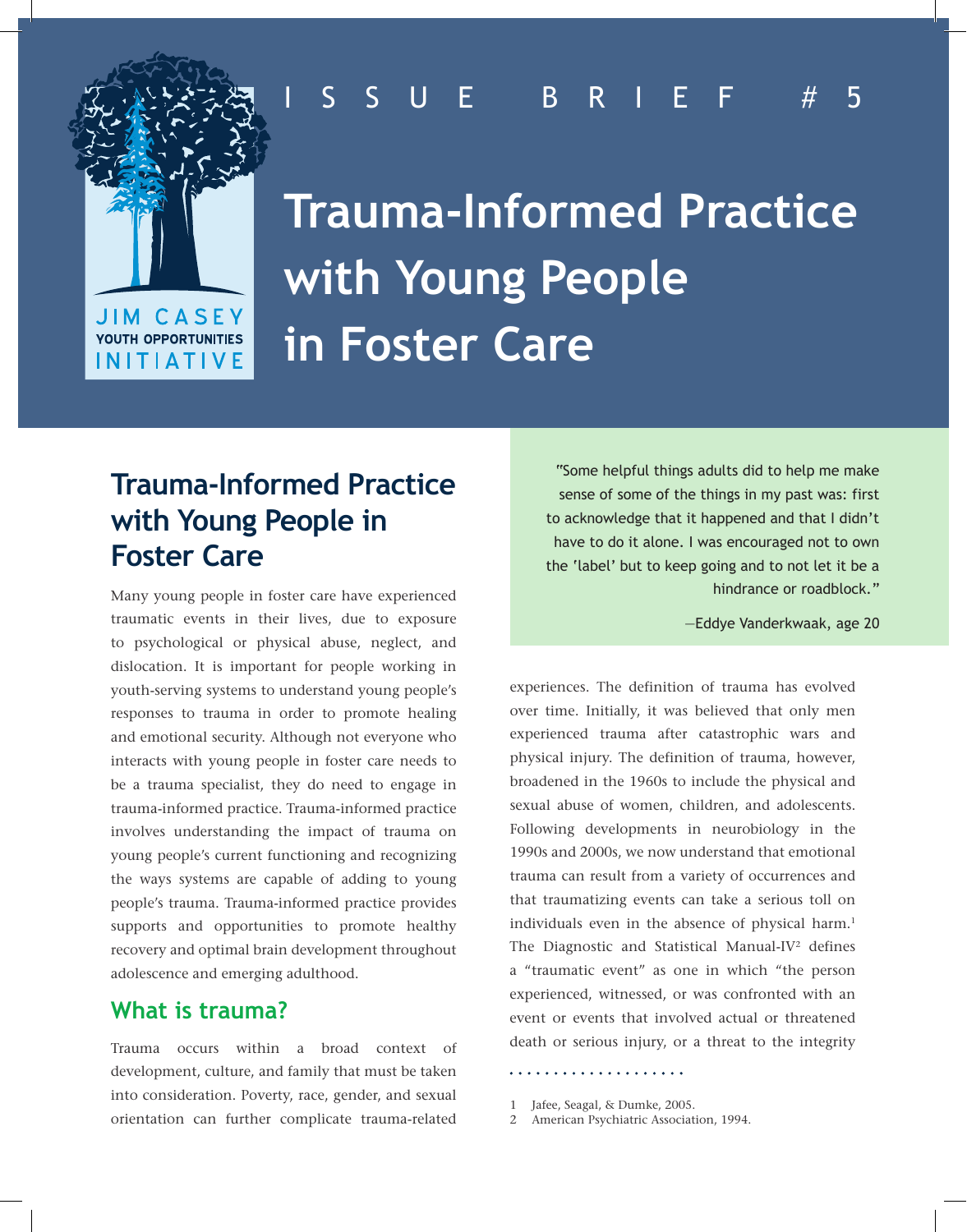"Adults in my life have focused too much on the negative aspects of my past instead of focusing on the good."

#### —Samanthya Amann, age 20

of self or others." A critical component of trauma is that "the person's response involved intense fear, helplessness, or horror."3 Three common elements characterize all forms of trauma: the event was unexpected, the individual was unprepared, and there was nothing that the person could do to prevent the event from happening.4

When a child experiences stress, the body's stress response system is activated and produces physiological changes in the body and the brain. Some forms of stress are positive or tolerable and contribute to children's ability to develop coping skills throughout their lifetimes. *When a young child's stress response systems are activated within an environment of supportive relationships with adults, these physiological effects are buffered and brought back down to baseline*. Traumatic events can cause stress levels to move past a tolerable level and become toxic, potentially causing physical and long lasting damage to the developing brain. Responsive relationships with caring adults can mediate toxic stress exposure; otherwise, the stress can lead to physical and mental health problems that could last well into the adult years.<sup>5</sup>

### **What is complex trauma?**

Complex trauma describes the problem of children's exposure to multiple or prolonged traumatic events and the impact of this exposure on their development.6 Typically, complex trauma exposure involves the simultaneous or sequential occurrence

of child maltreatment—including psychological maltreatment, neglect, physical and sexual abuse, and domestic violence—that is chronic, begins in early childhood, and occurs within the primary caregiving system. Exposure to these initial traumatic experiences—and the resulting emotional dysregulation and loss of safety, direction, and ability to detect or respond to danger cues—often sets off a chain of events that leads to subsequent or repeated trauma exposure in adolescence and adulthood.<sup>7</sup>

The Adverse Childhood Experiences (ACE) Study is a decade-long and ongoing collaboration between Kaiser Permanente's Department of Preventive Medicine in San Diego, California, and the Centers for Disease Control and Prevention that addresses the way childhood experiences affect adult health. The study has found that harsh experiences such as physical and sexual abuse, neglect, or exposure to domestic violence during childhood result in health problems in adulthood. The study reveals "a powerful relationship between our emotional experiences as children and our physical and mental health as adults." The researchers documented "the conversion of traumatic emotional experiences in childhood into organic disease later in life."8 The findings of the ACE Study regarding early traumatic experiences in children's lives have important implications for young people in foster care, including the vital importance of trauma-informed services that promote current and future well-being.

. . . . . . . . . . . . . . . . . . . .

- 5 Center for Child Development, Harvard University, 2012.
- 6 National Child Traumatic Stress Network, 2011.

<sup>3</sup> American Psychiatric Association, 1994.

<sup>4</sup> Jafee, Seagal, & Dumke, 2005.

<sup>7</sup> The National Child Traumatic Stress Network, 2011.

<sup>8</sup> Felliti, 2002.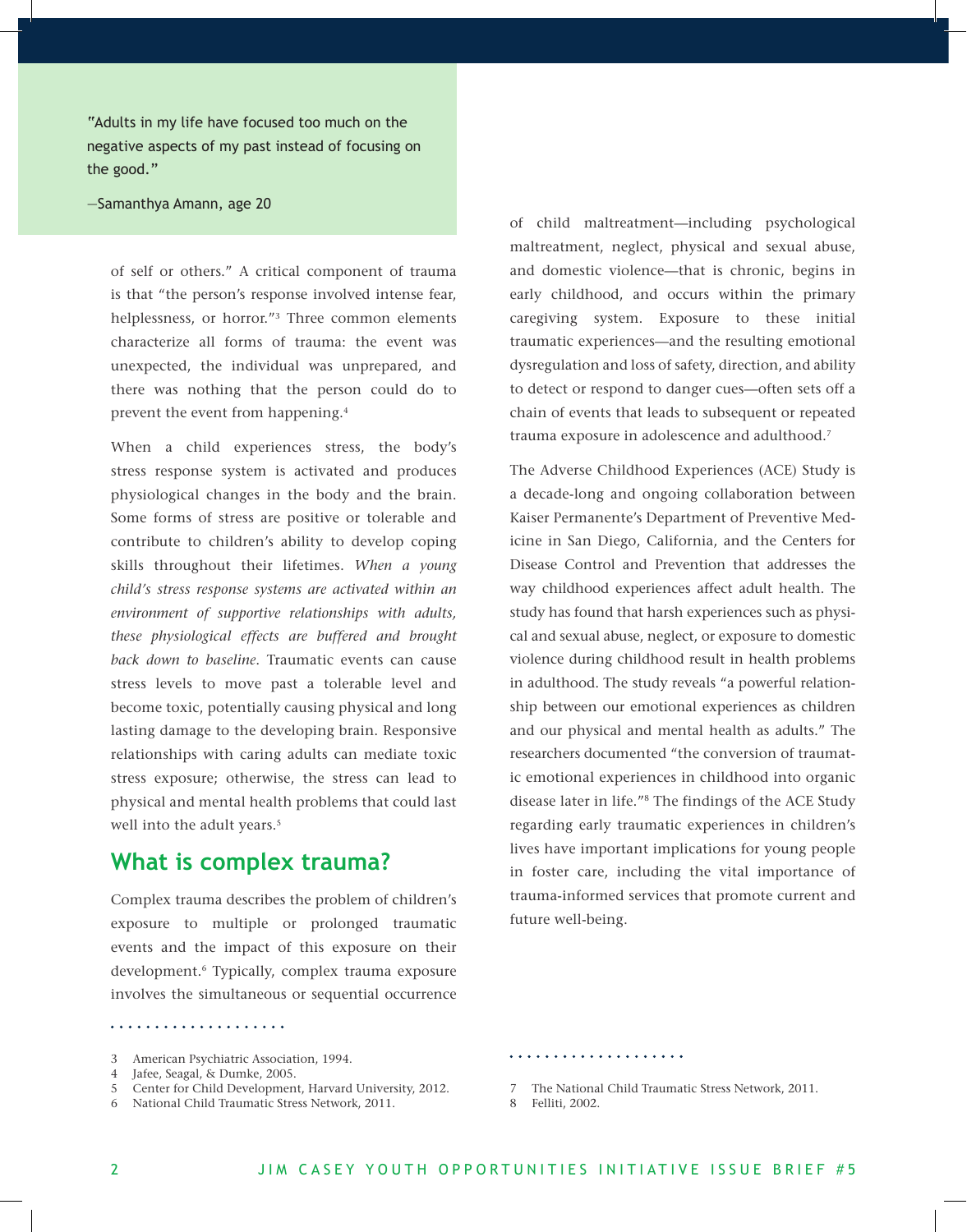# **To what extent have young people in foster care experienced trauma?**

Researchers and service providers have concluded that the great majority of young people in foster care have experienced trauma in some form as a result of maltreatment and foster care placement.<sup>9</sup> As Figure 1 shows, data from the National Survey of Child and Adolescent Well-Being (NSCAW) indicate that high percentages of the caregivers whose children have entered foster care experience significant stresses in their lives which, in turn, impact the psychological well-being of their children. The foster care experience

itself may cumulatively add to the impact of these traumatic events by further traumatizing young people: as they are removed from family, school, and community, these multiple moves contribute to the loss of important relationships and bonds.<sup>10</sup> Many of these losses are ambiguous losses, which differ from ordinary losses. With ambiguous losses, young people can't be certain whether parents, siblings, former caregivers, or friends will return to their lives. Ambiguous loss freezes the grief process, prevents closure, and adds to young people's feelings of insecurity and confusion.<sup>11</sup>

. . . . . . . . . . . . . . . . . . .

9 Dozier, et al., 2002; Schneider & Phares, 2005.

. . . . . . . . . . . . . . . .

10 Bruskas, 2008.

11 Boss, 1999.



## **Figure 1. Caregiver Profile for Young People Involved in the Child Welfare System**

*Source:* Casanueva, et al., 2011.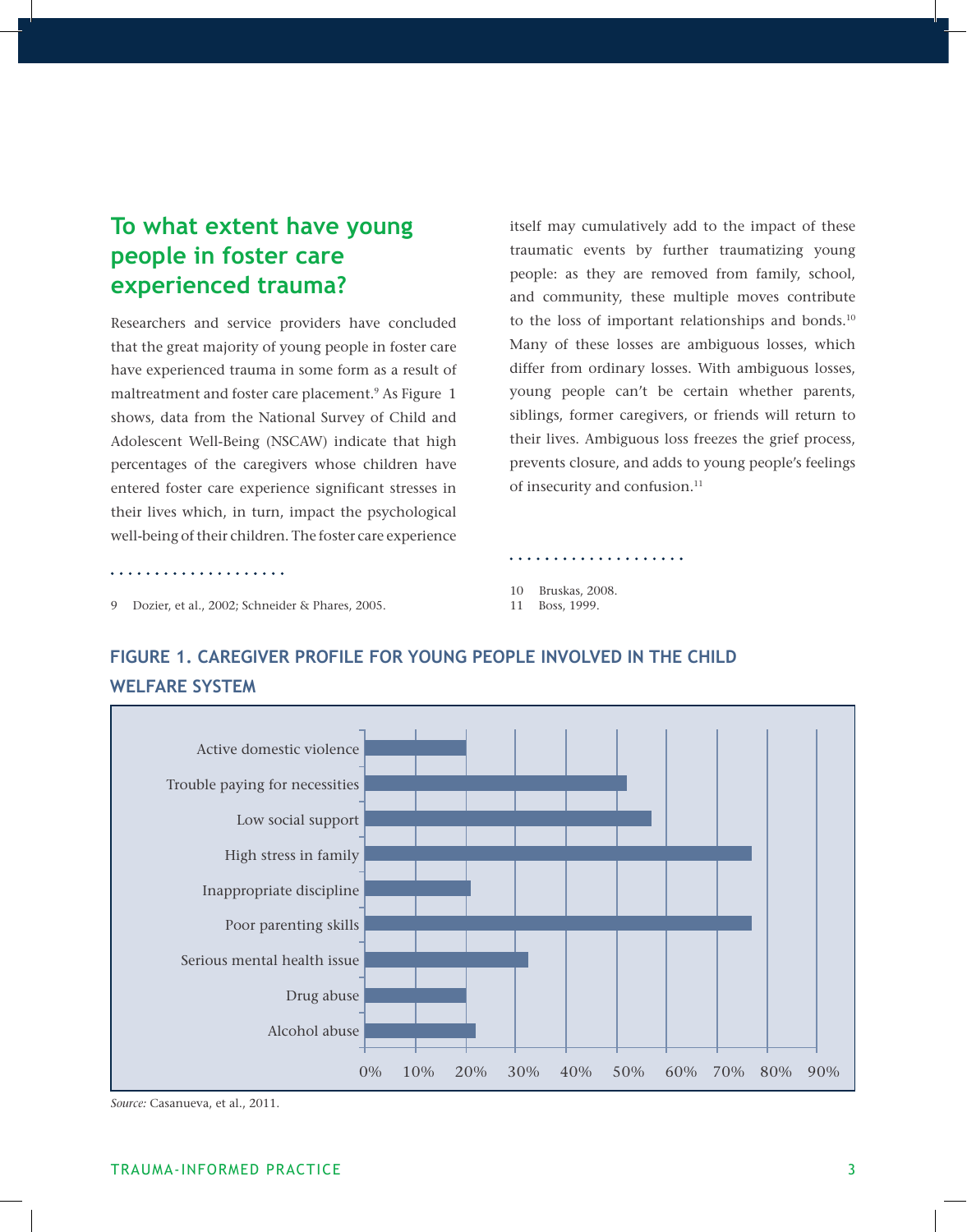"Young people do have a lot of questions but don't know how to ask them. Caseworkers need to take initiative and open up discussions."

—Beamer Aston, age 24

Studies confirm that young people who have been in foster care, by virtue of their pre- and post-foster care experiences, are vulnerable to a range of emotional and behavioral issues, with the most severe being post-traumatic stress disorders (PTSD).<sup>12</sup> The NSCAW measured post-traumatic stress among children ages 8 years and older in foster care. Using a clinical scale,<sup>13</sup> the researchers found, based on children's self-reports, that 11.6 percent of the children and adolescents scored in the clinical range for post-traumatic stress, almost double the percentage (6.7 percent) of children in a normative sample.14 The Northwest Foster Care Alumni Study found rates of PTSD in young people formerly in foster care to be more than twice that of U.S. war veterans.15

#### . . . . . . . . . . . . . . . . . . . .

12 O'Donnell, Creamer, & Pattison, 2004; Racusin et al., 2005. 13 The scale was the Post-traumatic Stress Scale from the Trauma Symptom Checklist for Children (Briere, 1996). This scale evaluates post-traumatic symptoms in children and adolescents, including the effects of child abuse and neglect, other interpersonal violence, witnessing trauma to others, major accidents, and disasters (Briere, 1996).

14 Casanueva, et al., 2011; Briere, et al.,1995.

#### 15 Pecora, et al., 2003.

# **How do young people respond to trauma?**

Adolescents, in general, respond to trauma as do adults, with a variety of internalizing and externalizing reactions (see Table 1).

The NSCAW found that a significant percentage of young people in foster care, between the ages of 11 and 17 years old, exhibit internalizing and externalizing behaviors, with 11- to 13-year-olds and 14- to 17-year-olds showing higher rates of externalizing behaviors than internalizing behaviors (see Figure 2). The Administration for Children and Families reports that the presence of trauma and mental health symptoms increases with age for young people in foster care (see Figure 3).16

The effects of trauma are cumulative. When young people are chronically exposed to trauma, their risk of developing symptoms and disrupting their

#### . . . . . . . . . . . . . . . . . . . .

16 Samuels, B. (2011). Trauma and treatment in child welfare practice. Presentation at the Society for Social Work Research Conference. [Citing Griffin, McClelland, Holzberg, Stolback, Maj & Kisiel, 2011). Retrieved April 20, 2012 from http://www. sswr.org/SSWR%20(1-13-12).pdf

| <b>TABLE 1. ADOLESCENTS' REACTIONS TO TRAUMA</b> |                                |                                |  |
|--------------------------------------------------|--------------------------------|--------------------------------|--|
| <b>INTERNALIZING REACTIONS</b>                   |                                | <b>EXTERNALIZING REACTIONS</b> |  |
| Emotional numbing                                | Somatic complaints             | Interpersonal conflicts        |  |
| Avoidance of stimuli                             | Sleep disturbances             | Aggressive responses           |  |
| Flashbacks and nightmares                        | Academic or vocational decline | School refusal or avoidance    |  |
| Confusion                                        | Suicidal thoughts              | Substance abuse                |  |
| Depression                                       | Guilt                          | Antisocial behavior            |  |
| Withdrawal and isolation                         | Revenge fantasies              |                                |  |
|                                                  |                                |                                |  |

*Sources:* Adapted from Perry, et al., 1995; Perry & Pollard, 1998; Perry, 2009.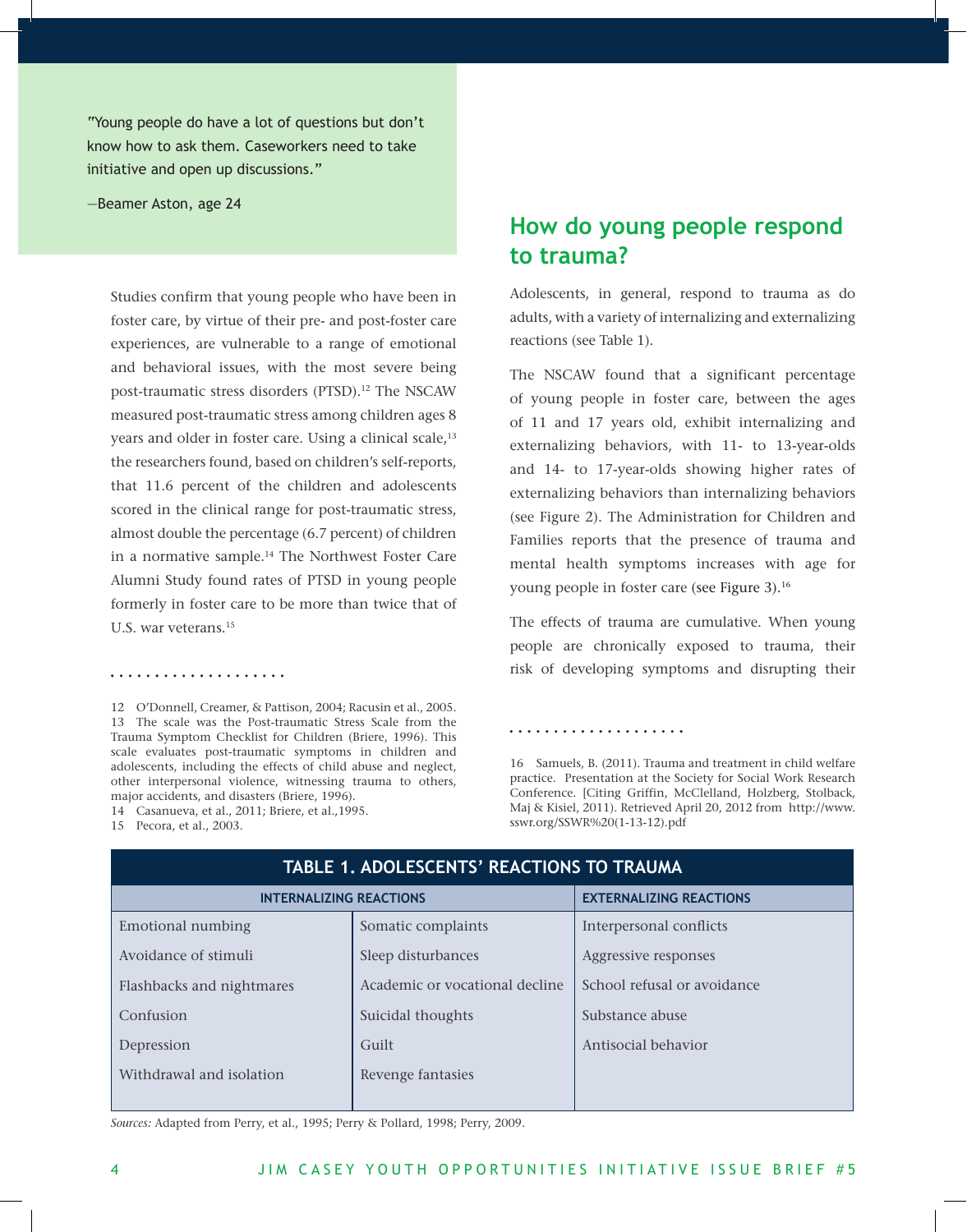"I don't want to be perceived as a foster care youth. I want to be known for me."

—Lameisha Hunter, age 21

development increases.17 Repeated exposure to trauma may result in a situation-specific "state" becoming a more established "trait"18—that is, there may be an ongoing neurobiological adaptation, rather than an adaptive response to a specific situation. However, just as the brain can become "wired" to expect a traumatic environment, it can be "re-wired" through traumainformed services and positive relationships with caring adults to accept and expect safety and security.

## **Figure 2. Behavioral Issues Among Adolescents 11 to 17 Years Old in Foster Care: By Adolescent Report**



. . . . . . . . . . . . . . . . . .



## **Figure 3. Presence of Trauma and Mental Health Symptoms in Children and Adolescents in Foster Care by Age**

<sup>17</sup> Perry, et al., 1995. 18 Perry, et al., 1995.

*Source:* Casanueva, et al., 2011.

*Source:* Samuels, 2011.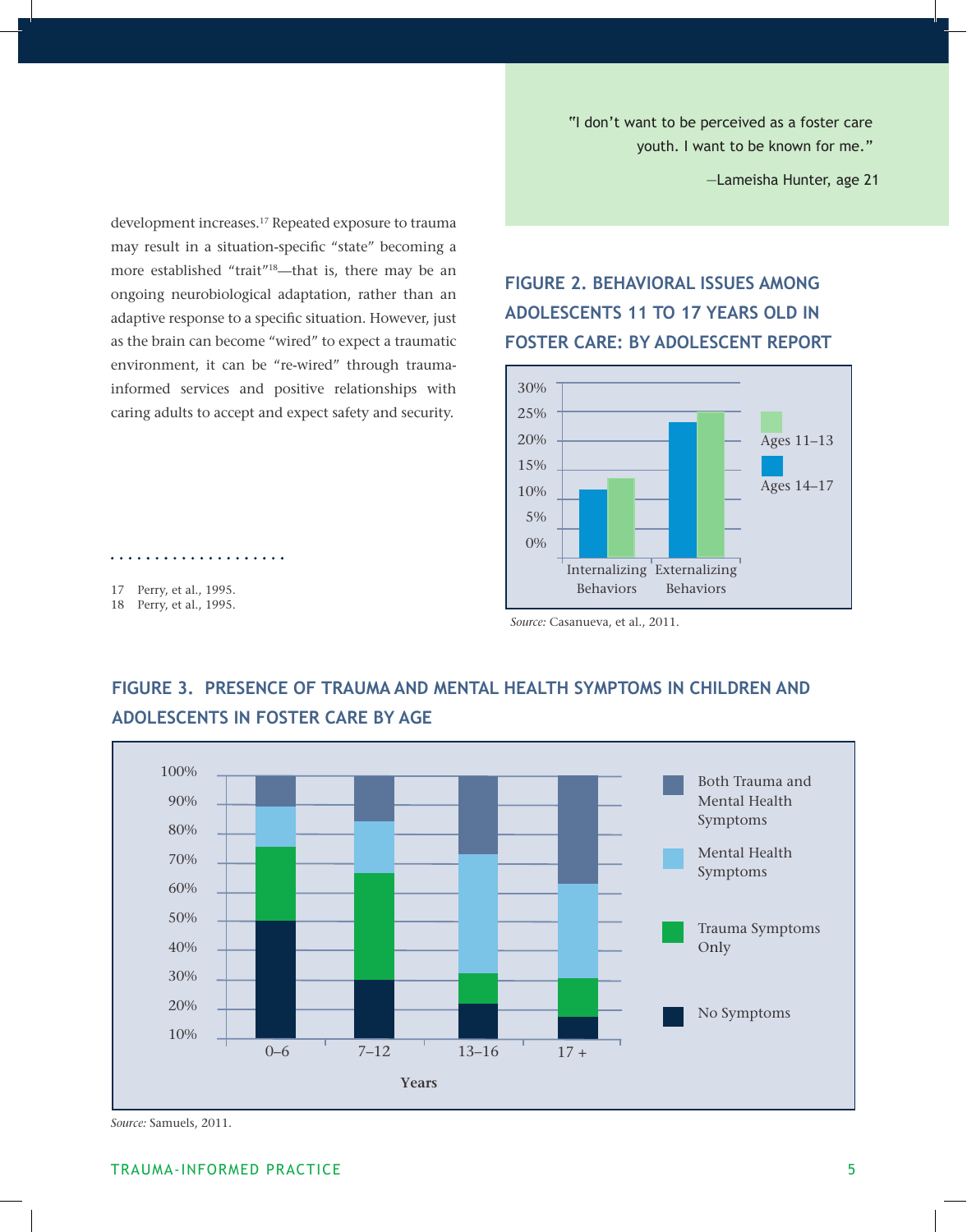# **How can trauma-informed services benefit young people in foster care?**

Trauma-informed services for young people in foster care can enable young people to move beyond functioning that is largely the result of unconscious processes focused on basic survival. In addition, trauma-informed services free young people to learn, develop, and build relationships with supportive and caring adults.<sup>19</sup> These relationships serve as conduits for healing and growth and build a foundation for young people's social capital<sup>20</sup> that supports them throughout their adult lives. Many adults interact with adolescents in foster care who have experienced trauma, but few understand the developmental impact of trauma on young people. Young people frequently encounter adults who are unable to support them in their journey of healthy development, healing, and building resilience that cannot begin until trauma has been addressed.

It is critical that young people in foster care are exposed to adults who understand trauma and behavioral reactions that are related to trauma. Young people need adults who can help them make sense of their histories with trauma. When physicians, educators, caregivers, legal advocates, and child welfare staff lack a basic understanding of trauma and development, they are unable to provide the environments young people need to heal and reach their full developmental potential. The lack of understanding of trauma and development can lead to overuse of psychotropic medications, inaccurate

. . . . . . . . . . . . . . . . . . . .

labeling in schools, placement disruptions, poor legal representation, and ineffective child welfare services that further traumatize young people. Young people need opportunities to build relationships with supportive and caring adults with whom they can become comfortable discussing where they have been, who they are, where they want to be in the future, and the kind of help they need to get there. Without supportive, responsive relationships with caring adults, a young person's toxic stress response can have a cumulative toll on his or her physical and mental health for a lifetime.<sup>21</sup>

# **What makes child welfare services for young people in foster care "traumainformed"?**

Trauma-informed services involve the integration of understanding, commitment, and practices organized around the goal of successfully addressing the trauma-based needs of young people in foster care. Trauma-informed child welfare services have the following essential elements<sup>22</sup>:

*An understanding of trauma that includes an appreciation of its prevalence among young people in foster care and its common consequences.* With this understanding, child welfare staff recognize that a young person's functioning and development are organized around the traumatic events that he or she has experienced. The trauma-informed child welfare professional utilizes comprehensive assessments of young people's trauma experiences and the impact on their

. . . . . . . . . . . . . . . . . . . .

<sup>19</sup> Hodas, 2006.

<sup>20</sup> Social capital has been described as the value that is created by investing in relationships with others through processes of trust and reciprocity.

<sup>21</sup> Child Development Center, Harvard University, 2012.

<sup>22</sup> Adapted from Hodas, 2005; National Child Traumatic Stress Network, 2008.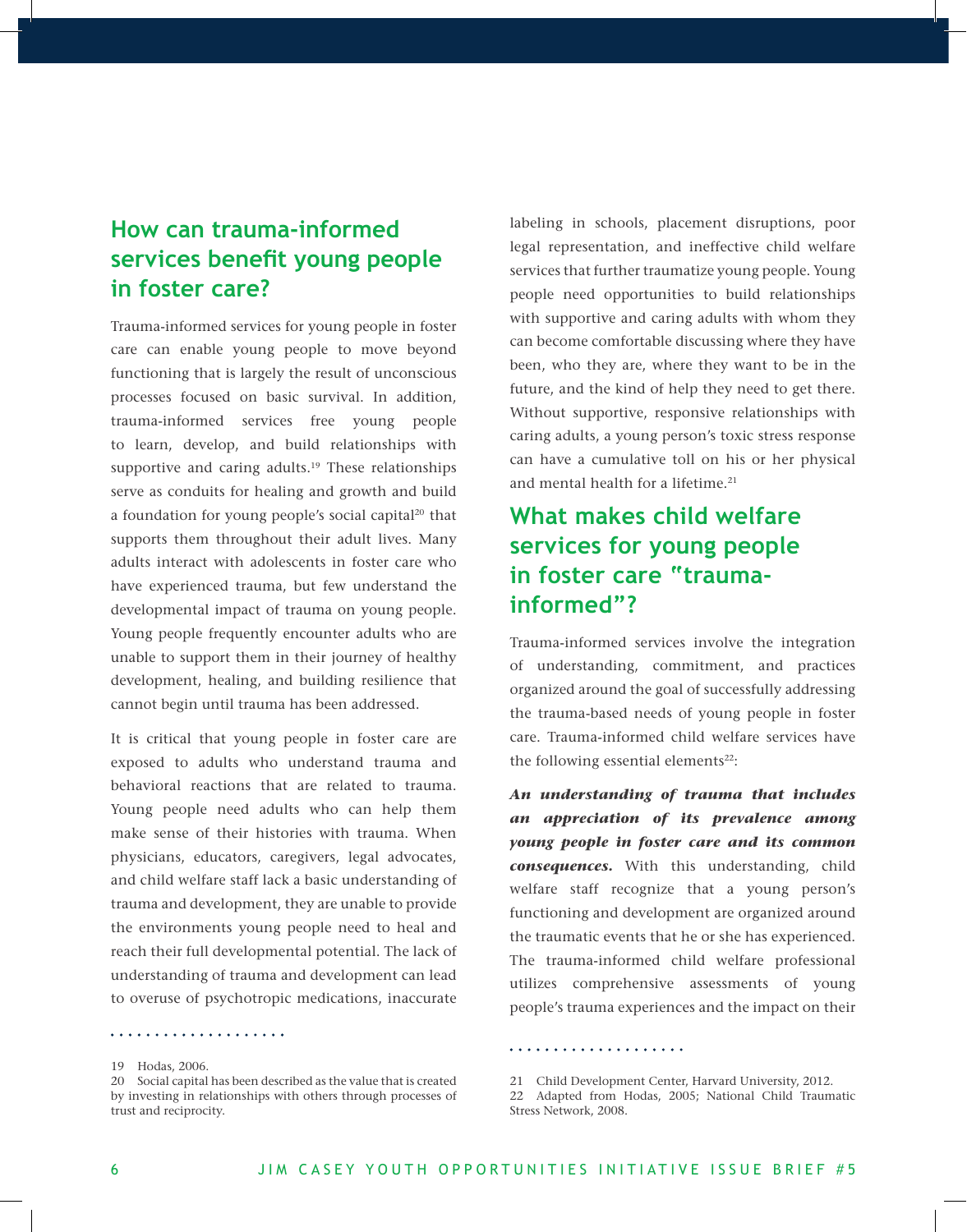Young people need adults who can help them make sense of their histories with trauma.

development and behavior to guide services. Plans and services incorporate young people's trauma histories and address the impact of trauma and subsequent changes in behaviors, development, and relationships.

*Individualizing the young person.* Trauma-informed child welfare professionals work to understand the whole young person and not only his or her problems and concerns. Understanding young people also involves understanding their family, social, and community contexts. The trauma-informed child welfare professional provides support and guidance to family, caregivers, and other supportive adults. Recognizing the importance of caring and supportive relationships in supporting young people who have experienced trauma, a trauma-informed child welfare professional works diligently to ensure young people have extensive networks of social capital in each of the critical domains (see *Social Capital: Building Quality Networks for Young People in Foster Care*).<sup>23</sup>

*Maximizing the young person's sense of trust and safety.* Following traumatic events, a young person may continue to experience both physical and emotional insecurity. A sense of safety is critical for physical and emotional growth and functioning—both at home and within service settings. Trauma-informed child welfare workers provide a psychologically safe setting for young people while inquiring about emotionally painful and difficult experiences. Trauma-informed child welfare professionals appreciate that for young people who have experienced trauma, trust and safety cannot be presumed at the beginning of

the work but must be earned and consistently demonstrated over time.

*Assisting the young person in reducing overwhelming emotion.* Research confirms that trauma can result in such intense fear, anger, shame, and helplessness that young people feel overwhelmed by emotions.<sup>24</sup> Overwhelming emotions may delay the development of age-appropriate self-regulation. Trauma-informed child welfare workers are aware that trauma may be "stored" in the body in the form of physical tension or bodily complaints.

*Strengths-based services.* Services do not only address trauma reactions—for which trauma-specific interventions may be needed—but also promote young people's understandings of themselves, self-control, and skill building. Strengths-based child welfare practices build on the belief that young people are doing their best given the challenges that they confront in the areas of support, stability, knowledge, and/or skills. The trauma-informed child welfare professional strives to understand young people's individualized strengths and needs, and they build on strengths to address needs. The social worker engages with young people and supportive adults in their lives, listens, partners, and supports a mutual learning process. Through this process, the social worker:

- **•** Helps young people make new meaning of their trauma history and current experiences
- Coordinates with other service systems
- Supports and promotes positive relationships in young people's lives

. . . . . . . . . . . . . . . . . . . .

<sup>23</sup> Jim Casey Youth Opportunities Initiative, 2011, available at www.JimCaseyYouth.org

<sup>24</sup> Center for Excellence in Children's Mental Health, 2011.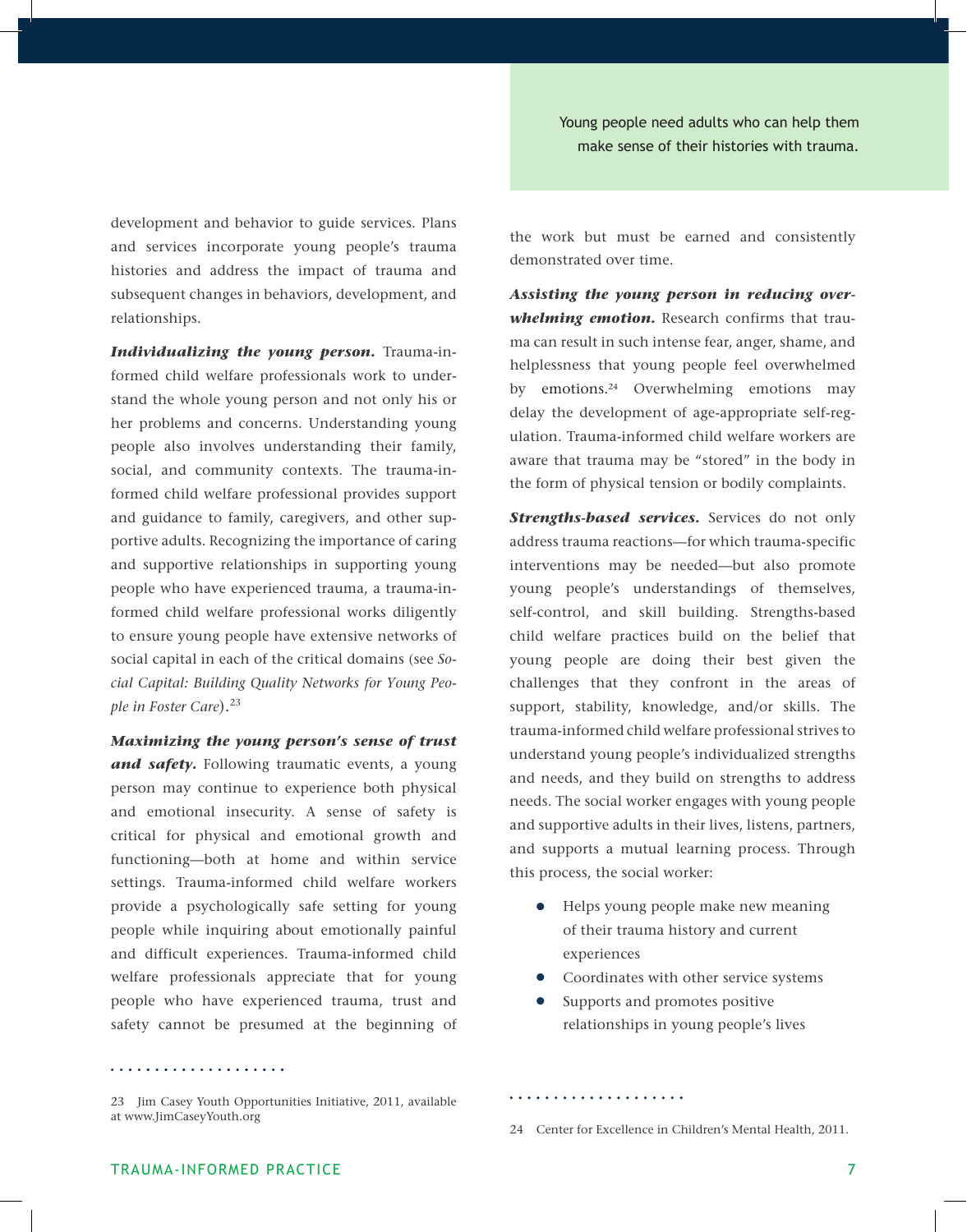"Digression is progression. Traumatic history shouldn't be looked at as the starting point. It's all part of the journey."

—Jen Ligali, age 24

# **What should child welfare professionals know about trauma-specific treatments or interventions for young people in foster care?**

In some cases, young people in foster care will need trauma-specific treatments or interventions for a range of conditions (see box below).<sup>25</sup> Highly skilled clinicians in the community can provide treatment for these conditions. According to emerging neuroscientific findings, trauma-specific interventions can change neurobiology<sup>26</sup> as a result of neuroplasticity

. . . . . . . . . . . . . . . . . . . .

25 deArellano, et al., 2008. 26 Blaustein & Kinniburgh, 2007; Stolbach, 2007.

#### **trauma-related conditions**

- Post-traumatic stress disorder (PTSD)
- Substance abuse (SA) or dependence
- Anxiety/panic disorder
- • Eating disorders
- • Borderline personality disorder (BPD)
- • Dissociative identity disorder (DID)
- Depression
- Medical illness and somatization disorders
- • Bipolar disorder
- Self-inflicted violence

and the ability of the adolescent brain to rewire based on environmental opportunities. Mounting evidence supports a number of interventions for childhood and adolescent trauma that capitalize on the ability of adolescents' brains to grow and to repair "faulty connections" caused by trauma. A recent review by the National Child Traumatic Stress Network identified several interventions specifically for adolescents that are supported by clinical and research evidence (see Appendix). Trauma-informed child welfare professionals have the ability to assess young people's needs for trauma-specific interventions and possess an understanding of evidencebased clinical interventions that can be mobilized to promote young people's recovery and healing.

# **Conclusion**

**All systems that interact with young people in foster care benefit when staff have a solid understanding of trauma, its impact on development, and how caring and supportive relationships with adults help young people build resilience. To improve outcomes for this vulnerable population, programs and services must address the trauma-related needs of young people. By directly addressing these needs, systems that serve young people will be able to provide young people in foster care with opportunities for healing and the caring connections with adults that are critical to their ability to live successful, interdependent lives.**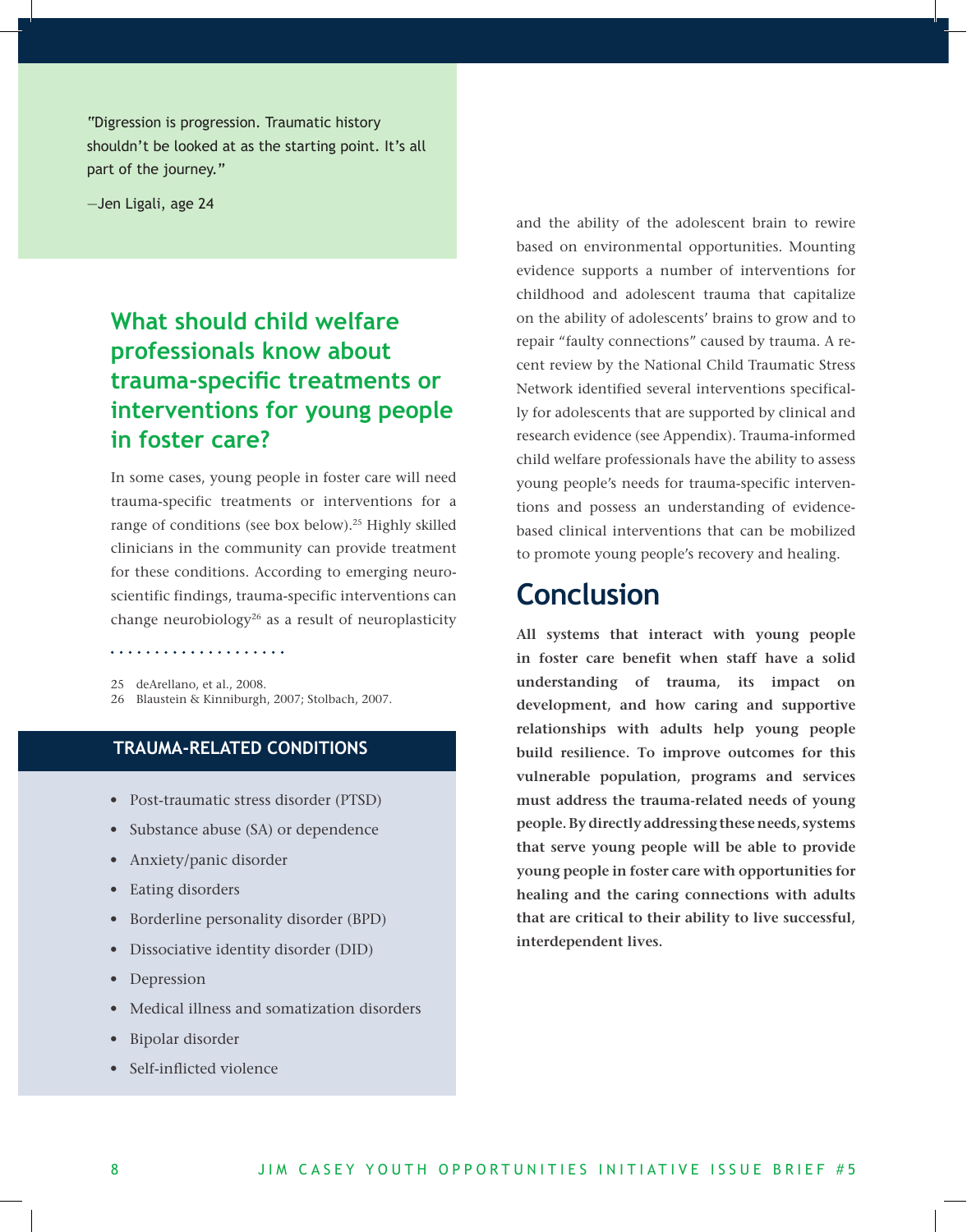# **Appendix**

#### **Examples of Trauma-Specific Interventions for Adolescents Supported by Clinical and Research Evidence**

| <b>INTERVENTION</b>                                                                                                                 | <b>DESCRIPTION</b>                                                                                                                                                                                                                                                                                                                                                                                                                                                                                                                                                                                         |
|-------------------------------------------------------------------------------------------------------------------------------------|------------------------------------------------------------------------------------------------------------------------------------------------------------------------------------------------------------------------------------------------------------------------------------------------------------------------------------------------------------------------------------------------------------------------------------------------------------------------------------------------------------------------------------------------------------------------------------------------------------|
| ARC: Attachment, Self-Regulation, and<br>Competency: A Comprehensive Framework for<br>Intervention with Complexly Traumatized Youth | An intervention designed for young people who have<br>experienced multiple or prolonged traumas with a focus<br>on attachment (the capacity to form and maintain a<br>healthy emotional bond with another person or persons<br>that is a source of mutual comfort, safety, and caring);<br>self-regulation (developing and maintaining the ability to<br>notice and control feelings such as frustration, anger, and<br>fear); and competency (mastering the developmental tasks<br>of adolescence and developing the ability to plan and<br>organize for the future).                                     |
| ITCT: Integrative Treatment of Complex Trauma                                                                                       | Incorporates specific approaches for complex trauma<br>treatment, including aspects of the Self Trauma model,<br>Trauma-Focused Cognitive Behavioral Therapy, and<br>traumatic grief therapy; when possible, immediate trauma<br>issues (such as anxiety and depression) are addressed<br>earlier in the treatment in order to increase the capacity<br>to explore more chronic and complex trauma issues;<br>complex trauma issues are addressed as they arise,<br>including attachment disturbance, behavioral and affect<br>dysregulation, interpersonal difficulties, and identity-<br>related issues. |
| SPARCS: Structured Psychotherapy for<br>Adolescents Responding to Chronic Stress                                                    | A group intervention specifically designed to address<br>the needs of chronically traumatized adolescents<br>who may still be living with ongoing stress and are<br>experiencing problems in several areas of functioning<br>(such as difficulties with impulsivity, self-perception,<br>relationships, numbing and avoidance, and worldviews<br>that make it difficult for them to see a future for<br>themselves).                                                                                                                                                                                       |
| TF-CBT: Trauma-Focused Cognitive Behavior<br>Therapy                                                                                | Provided to young people who have significant<br>behavioral or emotional problems related to traumatic<br>life events, even if they do not meet full diagnostic<br>criteria for PTSD; designed to improve PTSD symptoms,<br>depression, anxiety, behavior problems, sexualized<br>behaviors, trauma-related shame, and difficulties with<br>interpersonal trust and social competence.                                                                                                                                                                                                                     |

*Source:* deArellano, et al., 2008.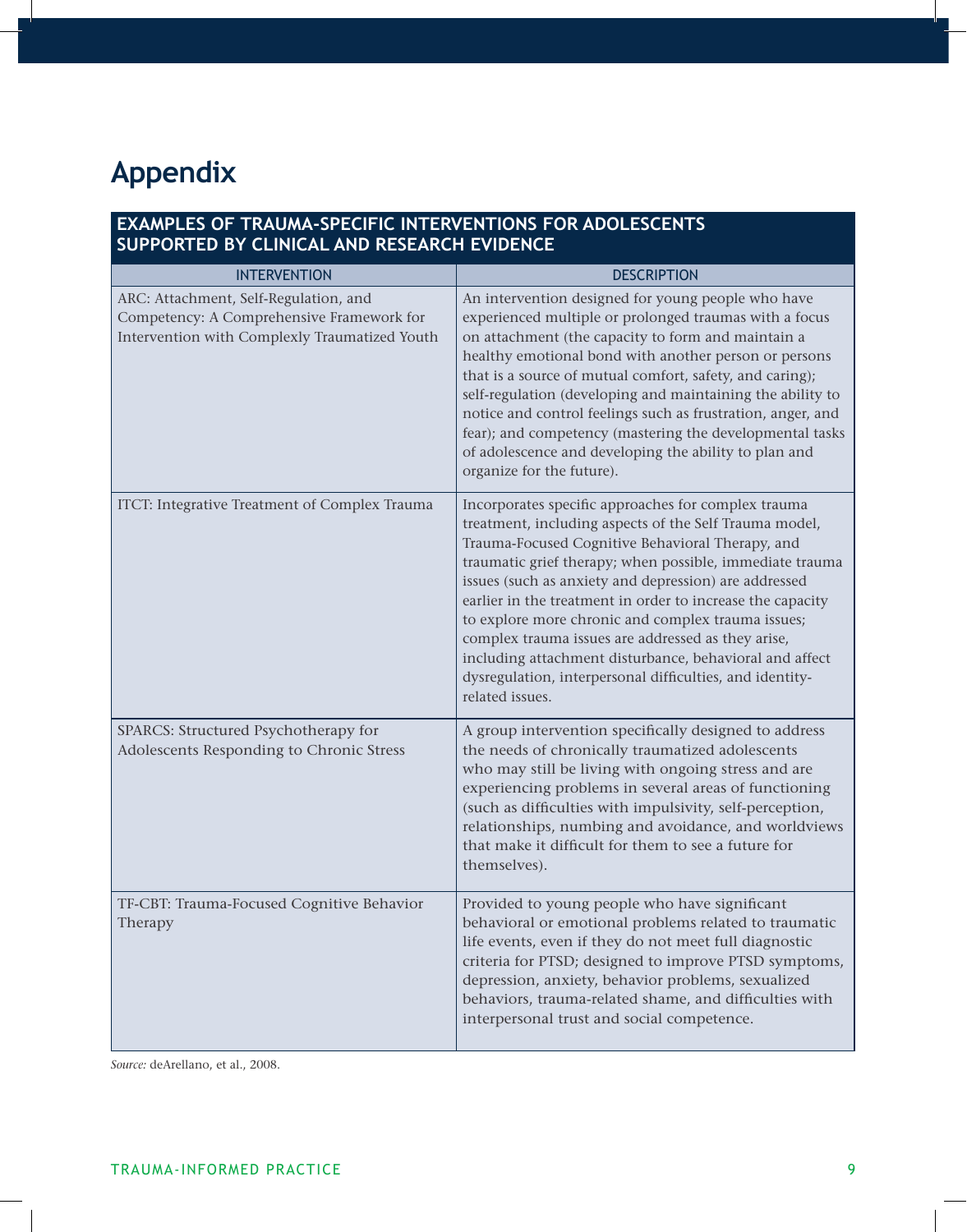# **References**

American Psychiatric Association. (1994). *The Diagnostic and Statistical Manual-IV.* Retrieved August 29, 2011 from http://www.psych.org/MainMenu/ Research/DSMIV.aspx

Blaustein, M. & Kinniburgh, K. (2007). Intervening beyond the child: The intertwining nature of attachment and trauma. Briefing Paper: Attachment Theory Into Practice. *British Psychological Association, Briefing Paper, 26*, 48-53.

Boss, P. (1999). *Ambiguous loss*. Cambridge, MA: Harvard University Press.

Briere, J., Elliott, D.M., Harris, K., & Cotman, A. (1995). Trauma Symptom Inventory: Psychometrics and association with childhood and adult trauma in clinical samples. *Journal of Interpersonal Violence, 10*, 387-401.

#### ABOUT The JIM CASEY YOUTH OPPORTUNITIES INITIATIVE

The mission of the Jim Casey Youth Opportunities Initiative is to ensure that young people—primarily those between ages 14 and 25—make successful transitions from foster care to adulthood. We do this by working nationally, in states, and locally to improve policies and practices, promote youth engagement, apply evaluation and research, and create community partnerships. Our work creates opportunities for young people to achieve positive outcomes in permanence, education, employment, housing, health, financial capability, and social capital.

Jim Casey Youth Opportunities Initiative 222 South Central Ave., Suite 305 St. Louis, MO 63105 314-863-7000 www.JimCaseyYouth.org

Bruskas, D. (2008). Children in foster care: A vulnerable population at risk. *Journal of Child and Adolescent Psychiatric Nursing, 21*(2), 7-71. Retrieved August 29, 2011 from http://alumniofcare.org/assets/files/jcap\_134. pdf

Casanueva, C., Tingeisen, H. Wilson, E., Smith, K. & Dolan, M. (2011). *NSCAW Baseline Report: Child Well-Being.* Retrieved September 29, 2011 from http://www. acf.hhs.gov/programs/opre/abuse\_neglect/nscaw/ reports/nscaw2\_child/nscaw2\_child.pdf

Center for Excellence in Children's Mental Health. (2011). *Creating trauma-informed systems of child welfare.* Retrieved September 30, 2011 from http://www.cmh. umn.edu/ereview/cmhereviewMar11.html

Center on Child Development, Harvard University. (2012). *Toxic stress: The facts*. Retrieved February 23, 2012 from http://developingchild.harvard.edu/topics/ science\_of\_early\_childhood/toxic\_stress\_response/

deArellano, M.A., Ko, S.J., Danielson, C.K., & Sprague, C.M. (2008). *Trauma-informed interventions: Clinical and research evidence and culture-specific information project.* Retrieved September 30, 2011 from http://www.nctsnet. org/sites/default/files/assets/pdfs/CCG\_Book.pdf

Dozier, M., Albus, K., Fisher, P.A., & Sepulveda, S. (2002). Interventions for foster parents: Implications for developmental theory. *Developmental and Psychopathology, 14*(4), 843-860.

Felliti, V.J. (2002). *The relationship of adverse childhood experiences and adult health.* Retrieved September 29, 2011 from http://www.acestudy.org/files/Gold\_into\_ Lead-\_Germany1-02\_c\_Graphs.pdf

Harris, M. & Fallot, R. (2001). Using trauma theory to design service systems. *New Directions in Mental Health Services*. San Francisco, CA: Jossey-Bass.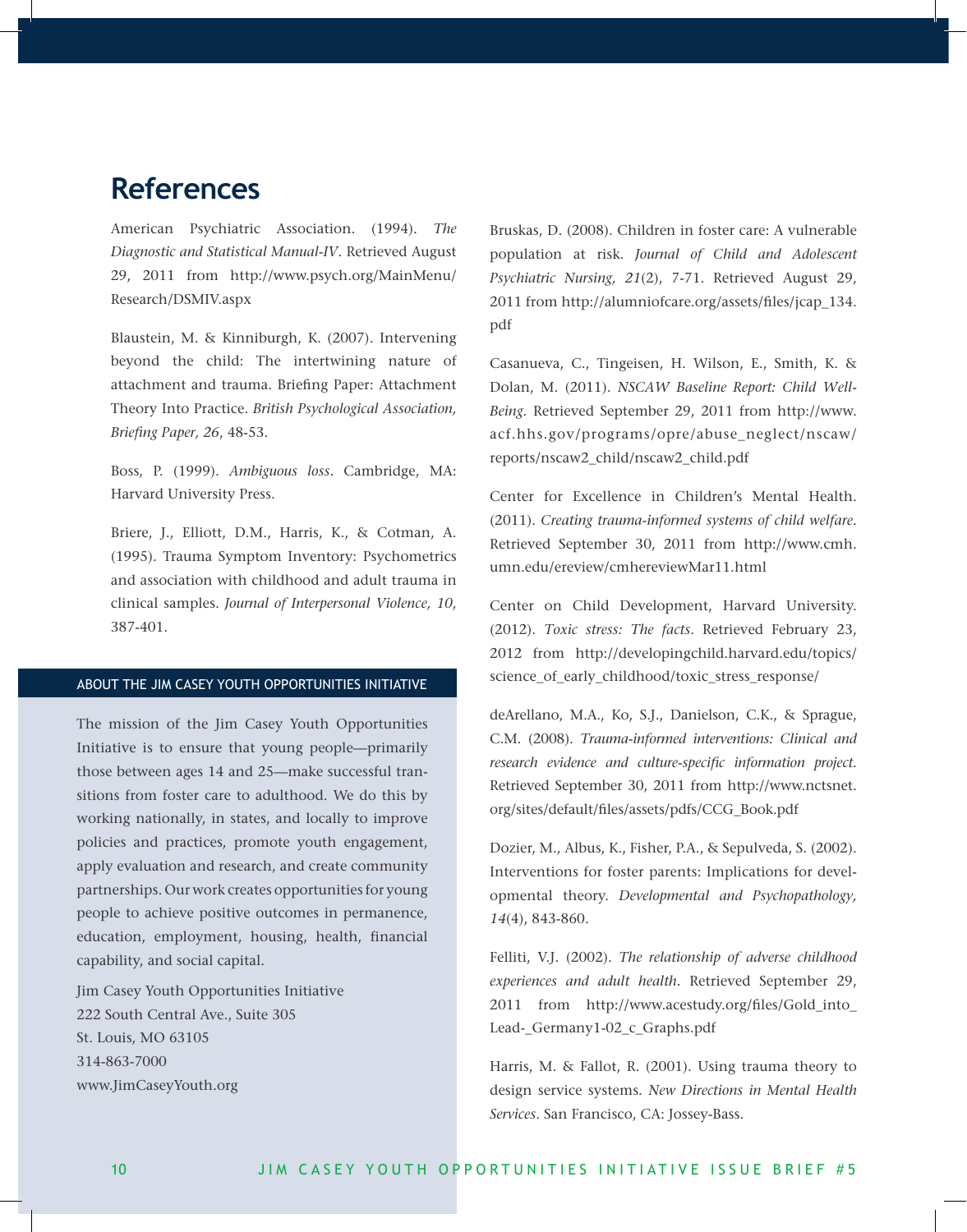## **Related Publications**

Hodas, G.R. (2006). *Responding to childhood trauma: The promise and practice of trauma informed care*. Retrieved September 30, 2011 from http://www.nasmhpd.org/ general\_files/publications/ntac\_pubs/Responding%20 to%20Childhood%20Trauma%20-%20Hodas.pdf

Jaffe, J., Seagall, J. & Dumke, L.F. (2005). *Emotional and psychological trauma: Causes, symptoms, effects and treatment*. Retrieved August 29, 2011 from http://www. dhhs.tas.gov.au/\_\_data/assets/pdf\_file/0004/38434/ Trauma.pdf

National Child Traumatic Stress Network. (2008). *Child Welfare Trauma Training Toolkit.* Retrieved September 30, 2011 from http://www.nctsnet.org/products/childwelfare-trauma-training-toolkit-2008#q1

National Child Trauma Stress Network. (2011). Complex trauma in children and adolescents. Retrieved September 30, 2011 from http://www.nctsn. org/trauma-types/complex-trauma

O'Donnell, M.L., Creamer, M. & Pattison, P. (2004). Posttraumatic stress disorder and depression following trauma: Understanding comorbidity. *American Journal of Psychiatry, 161*(8), 1390-1397.

Perry, B.D. (2009). Examining child maltreatment through a neurodevelopmental lens: Clinical applications of the neurosequential model of therapeutics. *Journal of Loss and Trauma,* 14, 240-255.

Perry, B.D. & Pollard, R. (1998). Homeostasis, stress, trauma, and adaptation: A neurodevelopmental view of childhood trauma. Retrieved September 30, 2011 from http://www.childtrauma.org/images/stories/ Articles/perrypollard\_homeost\_adapt\_9810.pdf

This and other issue briefs draw from a research base and set of recommendations described more fully in *The Adolescent Brain: New Research and Its Implications for Young People Transitioning from Foster Care.* For copies of these and other resources from the Jim Casey Youth Opportunities Initiative, visit www.JimCaseyYouth.org.

Perry, B.D., Pollard, R.A., Blakley, T.L., & Vigilante, D. (1995). Childhood trauma, the neurobiology of adaptation, and "use-dependent" development of the brain: How "states" become "traits." *Infant Mental Health Journal*, 16(4). Retrieved September 30, 2011 from http://www.childtrauma.org/images/stories/ Articles/state\_trait\_95.pdf

Rascusin, R., Maerlender, A.C., Sengupta, A., Isquith, P.K., & Straus, M.B. (2005). Community psychiatric practice: Psychosocial treatment of children in foster care: A review. *Community Mental Health Journal, 41*(2), 199-221.

Schneider, K.M. & Phares, V. (2005). Coping with parental loss because of termination of parental rights. *Child Welfare, 84*, 819-842.

Simmel, C. (2010). Why do adolescents become involved with the child welfare system? Exploring risk factors that affect young adolescents. *Children and Youth Services Review, 32*(12), 1831-1826.

Stolbach, B. (2007). Developmental Trauma Disorder: A New Diagnosis for Children Affected by Complex Trauma. *International Society for the Study of Trauma and Dissociation News, 25*(6), 4-6.